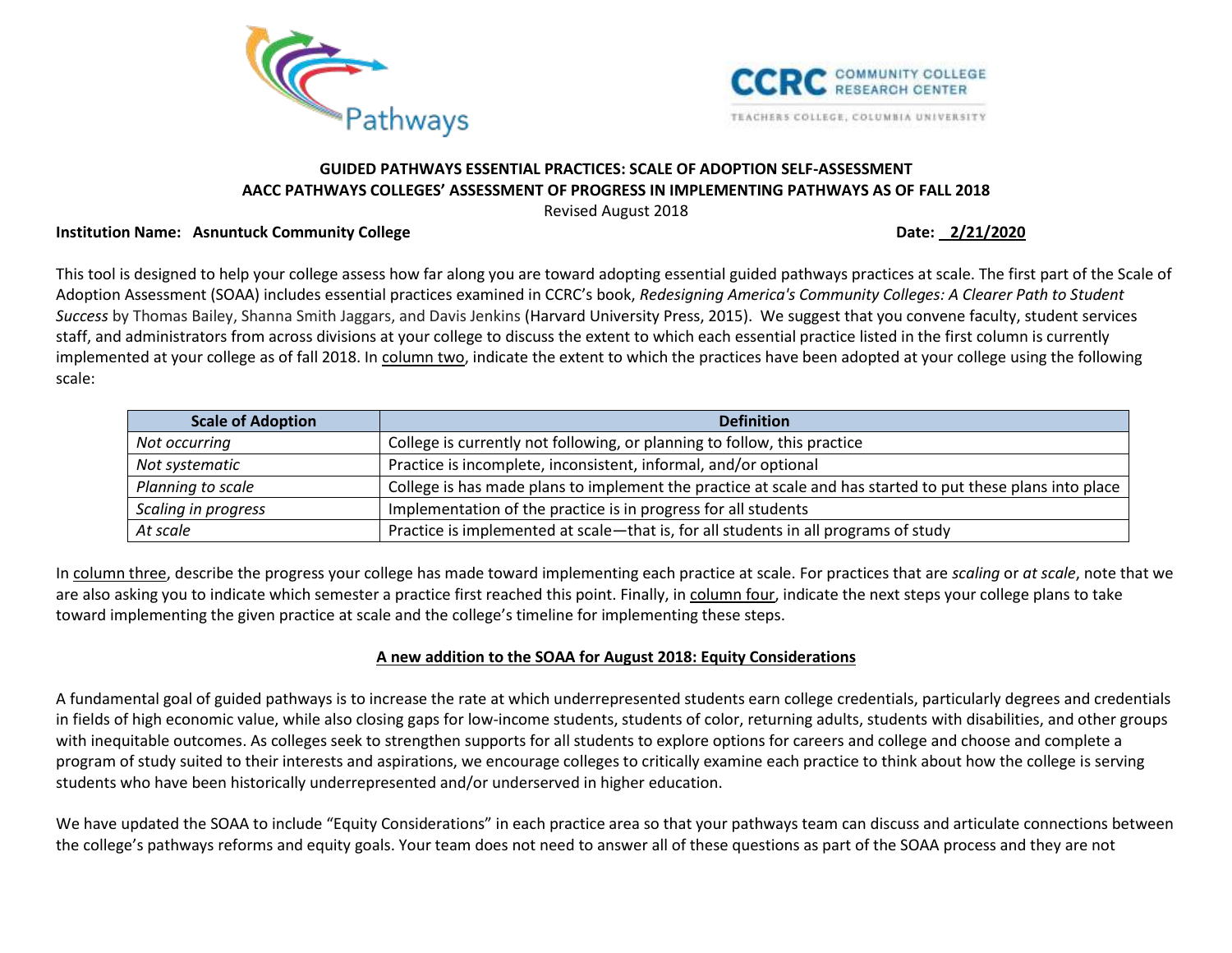intended to be used as "assessments." Rather, we hope the questions help initiate or advance conversations about whether and how institutional practices are having differential impact on historically underserved groups and how your college can leverage your pathways work to close equity gaps by identifying and addressing causes of inequity, removing systemic barriers, and focusing design decisions and resource allocation in ways that more effectively address needs of underserved groups. In doing so, you may want to include details about how the college is addressing these concerns in the "progress to date" and/or "next steps/timeline" column.

As your team fills out the SOAA, please (1) refer to the equity consideration questions to facilitate initial conversations about connections between the college's pathways and equity efforts and (2) if it is useful, refer to the attachment with your college's ratings from fall 2017. **Please submit the completed SOAA to Hana Lahr [\(lahr@tc.columbia.edu\)](mailto:lahr@tc.columbia.edu) of CCRC by October 1, 2018**. For more information, or if you have questions about the SOAA, please contact Hana.

NOTE: This is the fourth Scale of Adoption Assessment that CCRC is conducting as part of the AACC Pathways Project. The next one will be administered in fall 2019.

| <b>Guided Pathways Essential Practices</b>                                                                                                                                                                                            | <b>Scale of Adoption</b><br>at Our College                                                                               | <b>Progress to Date Implementing Practice</b><br>(If Scaling in Progress or At Scale, please<br>indicate which term (e.g., fall 2015) the<br>college first reached this point)                                                                                                                                                                                                                                                                                                                                                                                                                                                                                                                                                                                                                                                                                                                                                                                                                                                                                                                                                                                                                                                                                                                             | <b>Next Steps Toward Implementing</b><br><b>Practice at Scale &amp; Timeline</b>                                                                                                                                                                                           |
|---------------------------------------------------------------------------------------------------------------------------------------------------------------------------------------------------------------------------------------|--------------------------------------------------------------------------------------------------------------------------|------------------------------------------------------------------------------------------------------------------------------------------------------------------------------------------------------------------------------------------------------------------------------------------------------------------------------------------------------------------------------------------------------------------------------------------------------------------------------------------------------------------------------------------------------------------------------------------------------------------------------------------------------------------------------------------------------------------------------------------------------------------------------------------------------------------------------------------------------------------------------------------------------------------------------------------------------------------------------------------------------------------------------------------------------------------------------------------------------------------------------------------------------------------------------------------------------------------------------------------------------------------------------------------------------------|----------------------------------------------------------------------------------------------------------------------------------------------------------------------------------------------------------------------------------------------------------------------------|
| Equity Considerations in Area 1:<br>$\bullet$<br>indigenous students, formerly incarcerated students, veterans, undocumented students, etc.)?<br>certificates and degrees and across levels of educational attainment?                |                                                                                                                          | We are interested in how colleges connect equity efforts to their pathways work, planning, and discussions. The guiding questions in each of the four areas can help<br>colleges consider how equity intersects with specific pathways practices. As themes, ideas, or areas for future work emerge during your discussion, please note the<br>ways in which equity issues connect with guided pathways implementation in "Progress to Date" and "Next Steps" as well as during the follow-up call with CCRC.<br>Are the college's website and program pages easy to navigate and understand for students and families without prior experience with higher education?<br>How could the college ensure that access to and use of this information is equitable for students who have been historically underrepresented and/or<br>underserved in higher education (e.g., racial/ethnic minority students, lower-income students, first-generation students, students with disabilities,<br>How are financial costs, potential debt, and economic benefits of program completion (including paths to program-relevant regional employment, projected<br>earnings, and transfer outcomes) made clear for prospective students? Do program websites clarify differences in earnings potential between related |                                                                                                                                                                                                                                                                            |
| 1. MAPPING PATHWAYS TO STUDENT END<br><b>GOALS</b><br>Every program is well designed to guide<br>a.<br>and prepare students to enter<br>employment and further education in<br>fields of importance to the college's<br>service area. | $\Box$ Not occurring<br>X Not systematic<br>Planning to scale<br>$\Box$<br>$\Box$ Scaling in progress<br>$\Box$ At scale | Progress to date:<br>Articulation agreements exist for many<br>$\bullet$<br>programs, not regularly reviewed or<br>updated.<br>CSCU Transfer Tickets exist but system<br>$\bullet$<br>wide developed advising sheets are<br>cumbersome and not easy to use for<br>students and advisors                                                                                                                                                                                                                                                                                                                                                                                                                                                                                                                                                                                                                                                                                                                                                                                                                                                                                                                                                                                                                    | Next steps:<br>Need clear understanding of data on<br>$\bullet$<br>career fields of importance in college's<br>area, so as to link this data with<br>programs offered or use data to<br>establish need for new programs.<br>Needs to be part of strategic plan<br>process. |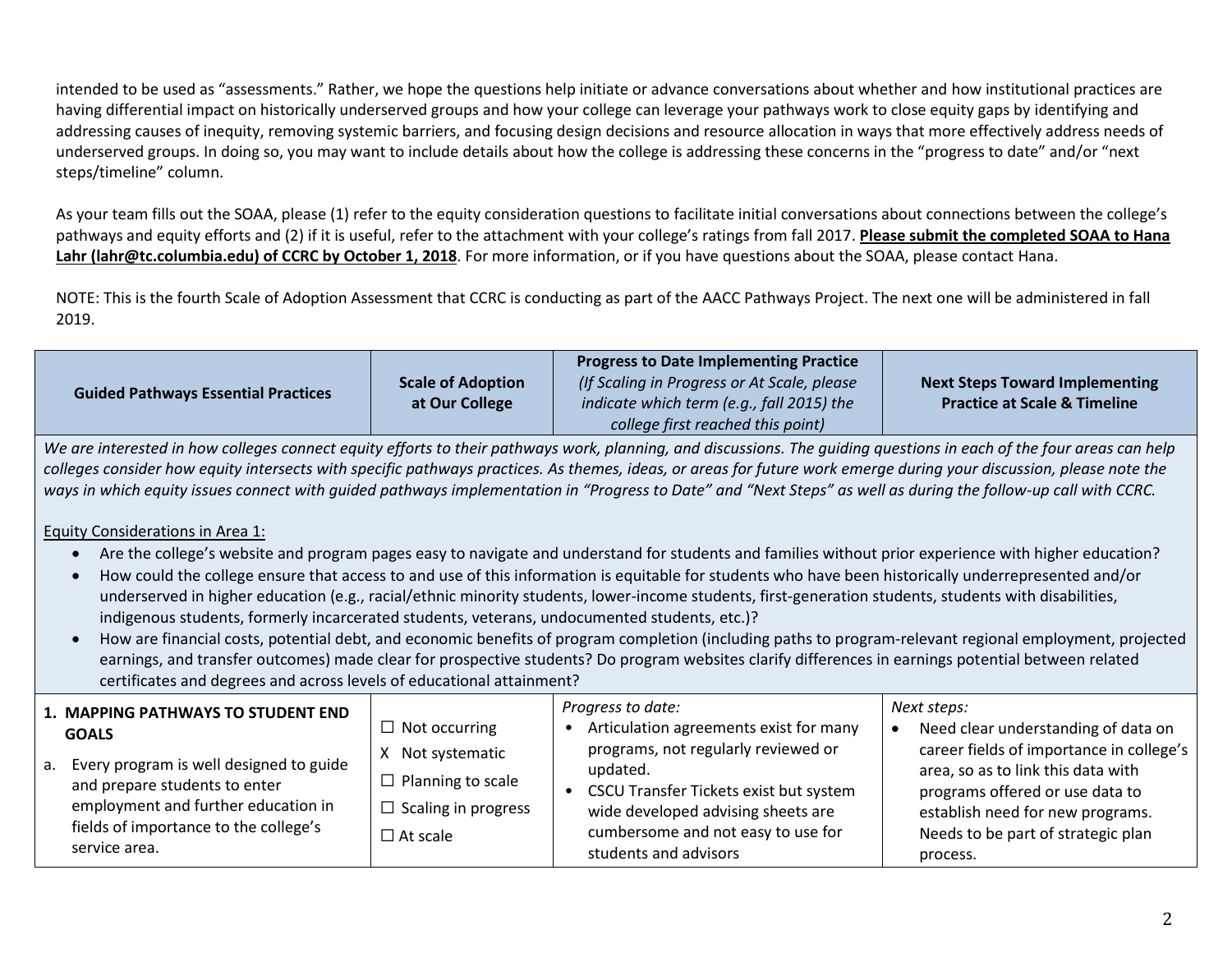| <b>Guided Pathways Essential Practices</b> | <b>Scale of Adoption</b><br>at Our College | <b>Progress to Date Implementing Practice</b><br>(If Scaling in Progress or At Scale, please<br>indicate which term (e.g., fall 2015) the<br>college first reached this point)                                                                                                                                                                                                                                                                                                                            | <b>Next Steps Toward Implementing</b><br><b>Practice at Scale &amp; Timeline</b>                                                                                                                                                                                                                                                                                                                                                                                                                                                                                                                                                                                                                                                                                                                                                                                                                                                                                                                                                                                                                                                                                                          |
|--------------------------------------------|--------------------------------------------|-----------------------------------------------------------------------------------------------------------------------------------------------------------------------------------------------------------------------------------------------------------------------------------------------------------------------------------------------------------------------------------------------------------------------------------------------------------------------------------------------------------|-------------------------------------------------------------------------------------------------------------------------------------------------------------------------------------------------------------------------------------------------------------------------------------------------------------------------------------------------------------------------------------------------------------------------------------------------------------------------------------------------------------------------------------------------------------------------------------------------------------------------------------------------------------------------------------------------------------------------------------------------------------------------------------------------------------------------------------------------------------------------------------------------------------------------------------------------------------------------------------------------------------------------------------------------------------------------------------------------------------------------------------------------------------------------------------------|
|                                            |                                            | • Programs have Advisory boards, but may<br>only include employers, not transfer<br>institutions.<br>Program reviews occur every 5 years to<br>$\bullet$<br>discuss employment and further<br>education needs - helps to redesign<br>curriculum.<br>• Created Transfer Advisory Board, which<br>met in the Spring 2019 and set to meet<br>again in Spring 2020.<br>Collected alumni success stories that are<br>$\bullet$<br>featured throughout website but not<br>specific to academic program webpages | $\bullet$<br>Review current Academic Program<br>Review process to see what is<br>required and propose changes if<br>necessary in order to ensure programs<br>are "well designs to guide and prepare<br>students to enter employment and<br>further education in fields of<br>importance to the college's service<br>area."<br>Each program needs to review existing<br>transfer articulations when<br>conducting a program review if not<br>doing so already.<br>Consider creating own advising sheets<br>for the Transfer Tickets and including<br>in catalog for consistency. Need<br>approval from BOR on updated<br>advising sheets before utilizing.<br>Incorporate transfer institutions into<br>Program Advisory board meetings if<br>not occurring.<br>Recent data needed for Top Feeder<br>Transfer Institutions (4 year) for every<br>program from Clearinghouse and<br>provided on a regular to Program<br>Coordinators.<br>Include jobs/labor market data related<br>to sample job titles for each academic<br>program. This needs to be regularly<br>updated.<br>Showcase program specific alumni<br>success stories and highlight program<br>specific employer connections. |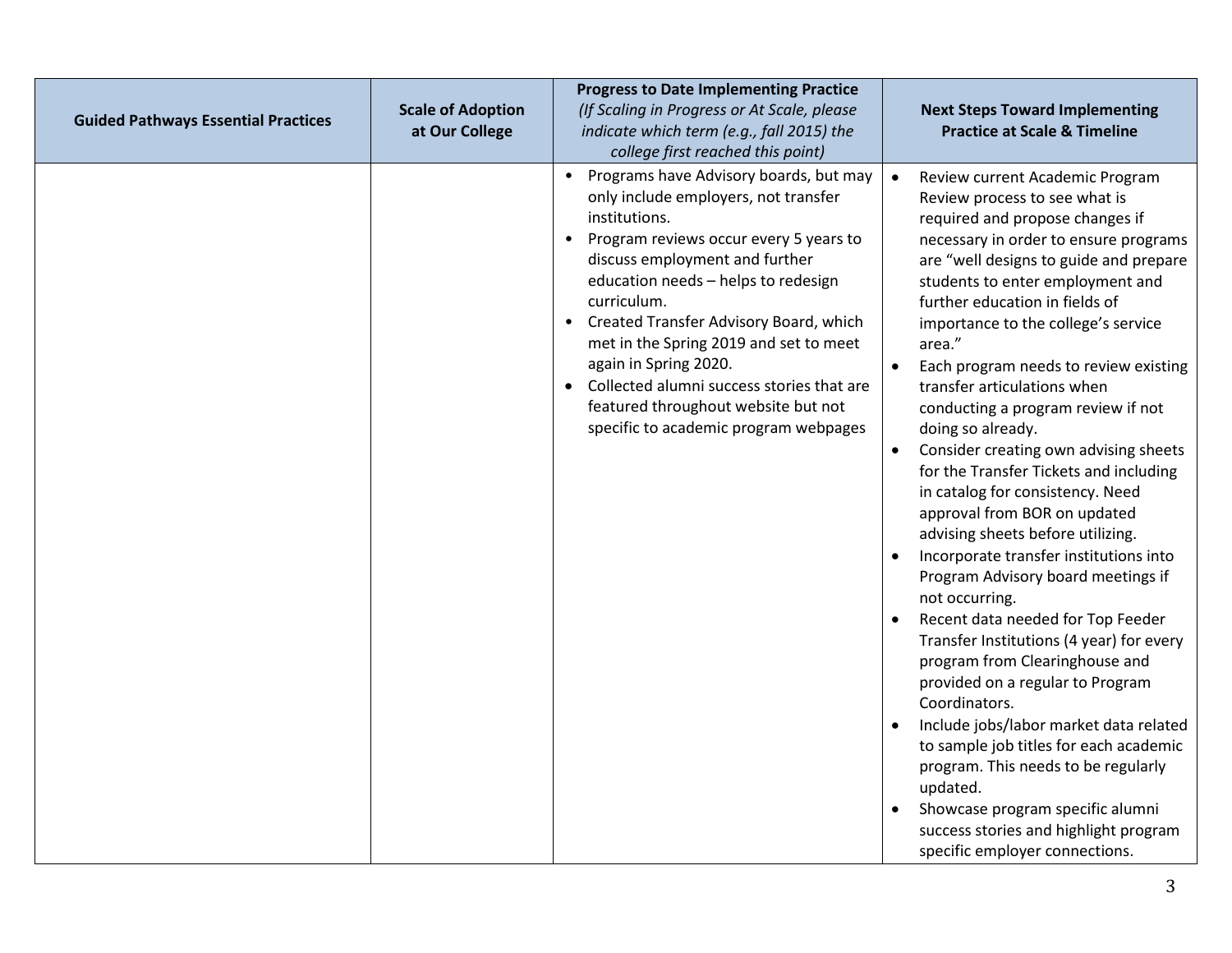| <b>Guided Pathways Essential Practices</b>                                                                                                            | <b>Scale of Adoption</b><br>at Our College                                                                            | <b>Progress to Date Implementing Practice</b><br>(If Scaling in Progress or At Scale, please<br>indicate which term (e.g., fall 2015) the<br>college first reached this point)                                                                                                                                                                                                       | <b>Next Steps Toward Implementing</b><br><b>Practice at Scale &amp; Timeline</b>                                                                                                                                                                                                                                                                                                                                                                                                                                                                                                                                                                                                                                               |
|-------------------------------------------------------------------------------------------------------------------------------------------------------|-----------------------------------------------------------------------------------------------------------------------|--------------------------------------------------------------------------------------------------------------------------------------------------------------------------------------------------------------------------------------------------------------------------------------------------------------------------------------------------------------------------------------|--------------------------------------------------------------------------------------------------------------------------------------------------------------------------------------------------------------------------------------------------------------------------------------------------------------------------------------------------------------------------------------------------------------------------------------------------------------------------------------------------------------------------------------------------------------------------------------------------------------------------------------------------------------------------------------------------------------------------------|
|                                                                                                                                                       |                                                                                                                       |                                                                                                                                                                                                                                                                                                                                                                                      | Showcase program specific top feeder<br>$\bullet$<br>transfer institutions and related<br>transfer articulations<br><b>Equity Considerations:</b><br>Website needs to be easier to<br>navigate. Consider calling a meeting to<br>revisit website design and establish<br>focus groups to ensure that it is user<br>friendly and accessible to all.<br>Explore how to include financial costs,<br>potential debt, and economic benefits<br>completion of each academic program<br>on specific academic program<br>webpage and promotional materials.<br>Include this information for each<br>stackable credential (certificate,<br>associates, bachelors).<br>Timeline for implementing next steps:<br>Spring 2021<br>$\bullet$ |
| b. Detailed information is provided on the<br>college's website on the employment and<br>further education opportunities targeted<br>by each program. | $\Box$ Not occurring<br>X Not systematic<br>$\Box$ Planning to scale<br>$\Box$ Scaling in progress<br>$\Box$ At scale | Progress to date:<br>Currently include transfer and<br>employment information on degree<br>sheets and created tabs for this<br>information on academic program<br>webpages under Outcomes but not sure<br>how often this information is regularly<br>updated.<br>Worked with MRW (website company)<br>to include labor market information on<br>earnings for each academic program's | Next steps:<br>Need to include actual "placement"<br>data (where students have transferred<br>and have been employed) for each<br>academic program under the transfer<br>and employment tabs on program<br>webpages.<br>Determine how often labor market<br>information is updated on website<br>through MRW. Determine if earnings<br>can be displayed for sample job titles                                                                                                                                                                                                                                                                                                                                                  |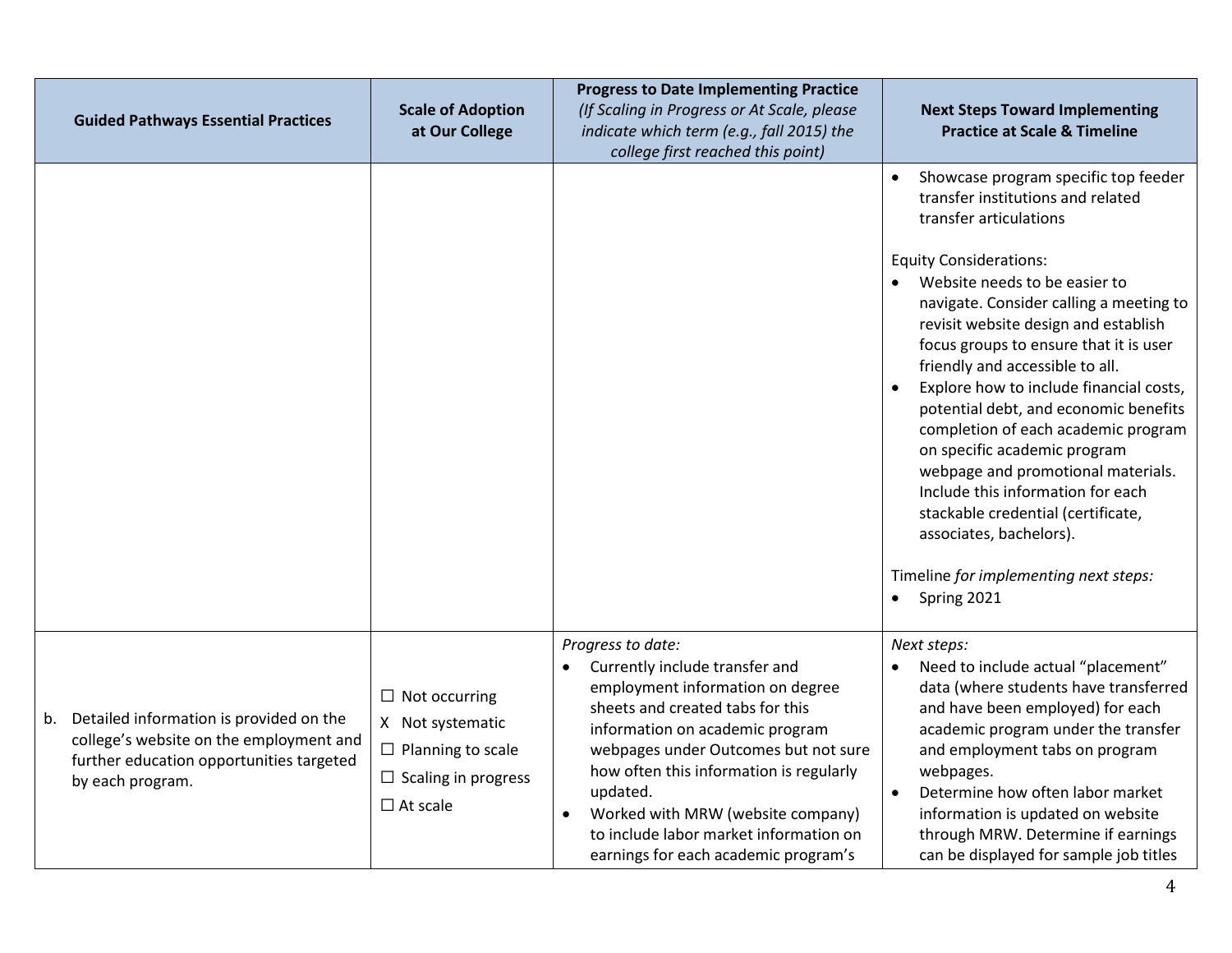| <b>Guided Pathways Essential Practices</b>                                                                                                                                                                                                                                                                          | <b>Scale of Adoption</b><br>at Our College                                                                            | <b>Progress to Date Implementing Practice</b><br>(If Scaling in Progress or At Scale, please<br>indicate which term (e.g., fall 2015) the<br>college first reached this point)                                                                                                                                                                                                                                                                                                                                                                                                                                            | <b>Next Steps Toward Implementing</b><br><b>Practice at Scale &amp; Timeline</b>                                                                                                                                                                                                                                                                                                                                                                                                                                              |
|---------------------------------------------------------------------------------------------------------------------------------------------------------------------------------------------------------------------------------------------------------------------------------------------------------------------|-----------------------------------------------------------------------------------------------------------------------|---------------------------------------------------------------------------------------------------------------------------------------------------------------------------------------------------------------------------------------------------------------------------------------------------------------------------------------------------------------------------------------------------------------------------------------------------------------------------------------------------------------------------------------------------------------------------------------------------------------------------|-------------------------------------------------------------------------------------------------------------------------------------------------------------------------------------------------------------------------------------------------------------------------------------------------------------------------------------------------------------------------------------------------------------------------------------------------------------------------------------------------------------------------------|
|                                                                                                                                                                                                                                                                                                                     |                                                                                                                       | webpage, but unclear as to how current<br>this is, how often earnings data is<br>pulled, and for what job titles. Also, not<br>sure if this is related to Associate's<br>earnings or Bachelor's. Not indicated on<br>website.<br>Articulations are listed under Transfer<br>webpage but not on academic program<br>pages                                                                                                                                                                                                                                                                                                  | and make sure to indicate level of<br>degree (Associate's earnings or<br>Bachelor's).<br>Incorporate graduate survey data into<br>each program updated information.<br>Create process for sharing graduate<br>survey data and using information to<br>update webpages and degree sheets.<br>Manufacturing Department to confirm<br>$\bullet$<br>with College of Technology what<br>advising pathway resources exist to<br>post on website.<br>Timeline for implementing next steps:<br><b>Fall 2021</b>                       |
| c. Programs are clearly mapped out for<br>students. Students know which courses<br>they should take and in what sequence.<br>Courses critical for success in each<br>program and other key progress<br>milestones are clearly identified. All this<br>information is easily accessible on the<br>college's website. | $\Box$ Not occurring<br>X Not systematic<br>$\Box$ Planning to scale<br>$\Box$ Scaling in progress<br>$\Box$ At scale | Progress to date:<br>F/T sequencing in catalog but not on<br>website or program sheets.<br>Courses critical for success not outlined<br>on website, catalog or program sheets.<br>Drafts of F/T and P/T sequencing for<br>$\bullet$<br>programs have been created for our<br>current programs. New program sheets<br>outlining when courses are offered and<br>prerequisites have been created - both<br>need review and approval from<br>faculty/program coordinators for<br>posting on catalog, website, and print<br>materials. Not sure how to proceed<br>since programs are being consolidated<br>at a system level. | Next steps:<br>Program Coordinators need to<br>identify milestone courses for each<br>program (courses needed to succeed<br>in program).<br>Faculty need to review and approve<br>when courses are offered (semesters<br>offered) and make sure this<br>information is consistent on catalog,<br>website, program sheets, Degree<br>Works (SEP)<br>Program maps need to be approved<br>by faculty/program coordinators for<br>both F/T and P/T sequencing.<br>New program sheets with<br>prerequisites outlined and "semester |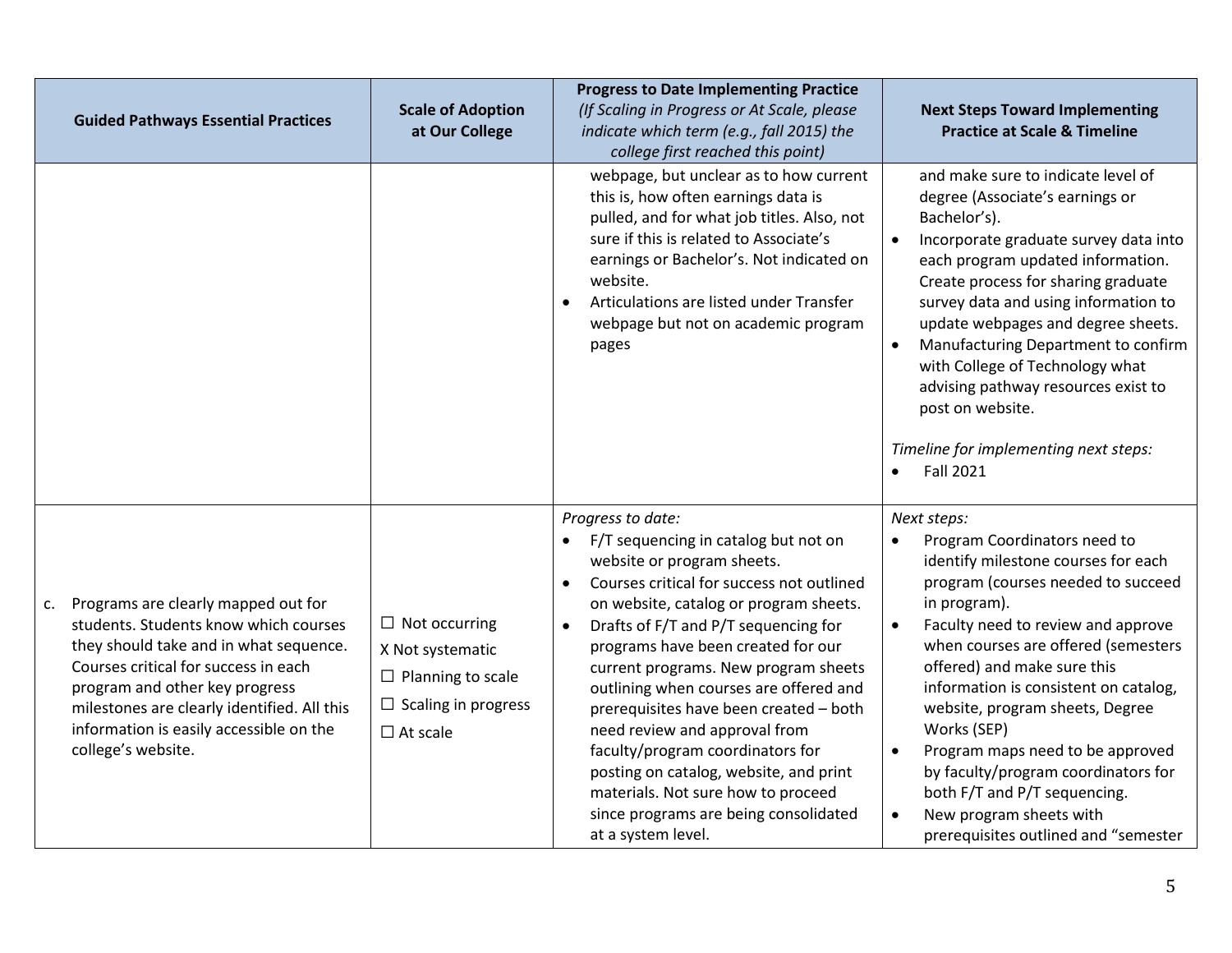| <b>Guided Pathways Essential Practices</b> | <b>Scale of Adoption</b><br>at Our College | <b>Progress to Date Implementing Practice</b><br>(If Scaling in Progress or At Scale, please<br>indicate which term (e.g., fall 2015) the<br>college first reached this point) | <b>Next Steps Toward Implementing</b><br><b>Practice at Scale &amp; Timeline</b>                                                                                                                                                                                                                                                                                        |
|--------------------------------------------|--------------------------------------------|--------------------------------------------------------------------------------------------------------------------------------------------------------------------------------|-------------------------------------------------------------------------------------------------------------------------------------------------------------------------------------------------------------------------------------------------------------------------------------------------------------------------------------------------------------------------|
|                                            |                                            | Only F/T, Fall start sequencing is created<br>in DegreeWorks in for Student<br>Education Plans (SEP) but SEP is not<br>being used.                                             | offered" info need to be approved by<br>faculty/program coordinators.<br>Once both F/T and P/T sequencing<br>and semester offerings are approved,<br>need to create plans in DegreeWorks<br>Unsure if above should proceed<br>since programs are being<br>consolidated at the system level.<br>Timeline for implementing next steps:<br>TBD see statement in bold above |

| <b>Guided Pathways Essential Practices</b>                                                                                                 | <b>Scale of Adoption</b><br>at Our College | <b>Progress to Date Implementing Practice</b><br>(If Scaling in Progress or At Scale, please<br>indicate which term (e.g., fall 2015) the<br>college first reached this point) | <b>Next Steps Toward Implementing</b><br><b>Practice at Scale &amp; Timeline</b> |
|--------------------------------------------------------------------------------------------------------------------------------------------|--------------------------------------------|--------------------------------------------------------------------------------------------------------------------------------------------------------------------------------|----------------------------------------------------------------------------------|
| Equity Considerations in Area 2:                                                                                                           |                                            |                                                                                                                                                                                |                                                                                  |
|                                                                                                                                            |                                            | Does the college assess whether historically underrepresented and high needs students are disproportionately enrolled in programs that lead to lower                           |                                                                                  |
|                                                                                                                                            |                                            | remuneration careers? Has the college considered how it can help underrepresented students raise their educational and career expectations while at the same                   |                                                                                  |
| time meeting their more immediate economic needs?                                                                                          |                                            |                                                                                                                                                                                |                                                                                  |
|                                                                                                                                            |                                            | For critical program courses, does the college disaggregate enrollment, pass rate, and subsequent success data by student characteristics? What strategies has                 |                                                                                  |
| the college used to improve overall student success in these courses?                                                                      |                                            |                                                                                                                                                                                |                                                                                  |
|                                                                                                                                            |                                            | Does the college proactively partner with feeder high schools that serve predominantly underrepresented and high needs students to help students explore                       |                                                                                  |
|                                                                                                                                            |                                            | academic and career interests and develop viable plans for college? Are dual enrollment opportunities made available to high school students who are deemed                    |                                                                                  |
| "not yet college ready"? Is the college building bridges to high-opportunity college programs for students in adult basic skills programs? |                                            |                                                                                                                                                                                |                                                                                  |
| 2. HELPING STUDENTS CHOOSE AND ENTER                                                                                                       | $\Box$ Not occurring                       | Progress to date:                                                                                                                                                              | Next steps:                                                                      |
| A PROGRAM PATHWAY                                                                                                                          | Not systematic                             | No mandatory advising for new<br>$\bullet$                                                                                                                                     | Explore which "Intro" courses embed                                              |
| a. Every new student is helped to explore                                                                                                  | $\Box$ Planning to scale                   | students                                                                                                                                                                       | career/college exploration into<br>courses.                                      |
| career/college options, choose a                                                                                                           | $\Box$ Scaling in progress                 |                                                                                                                                                                                |                                                                                  |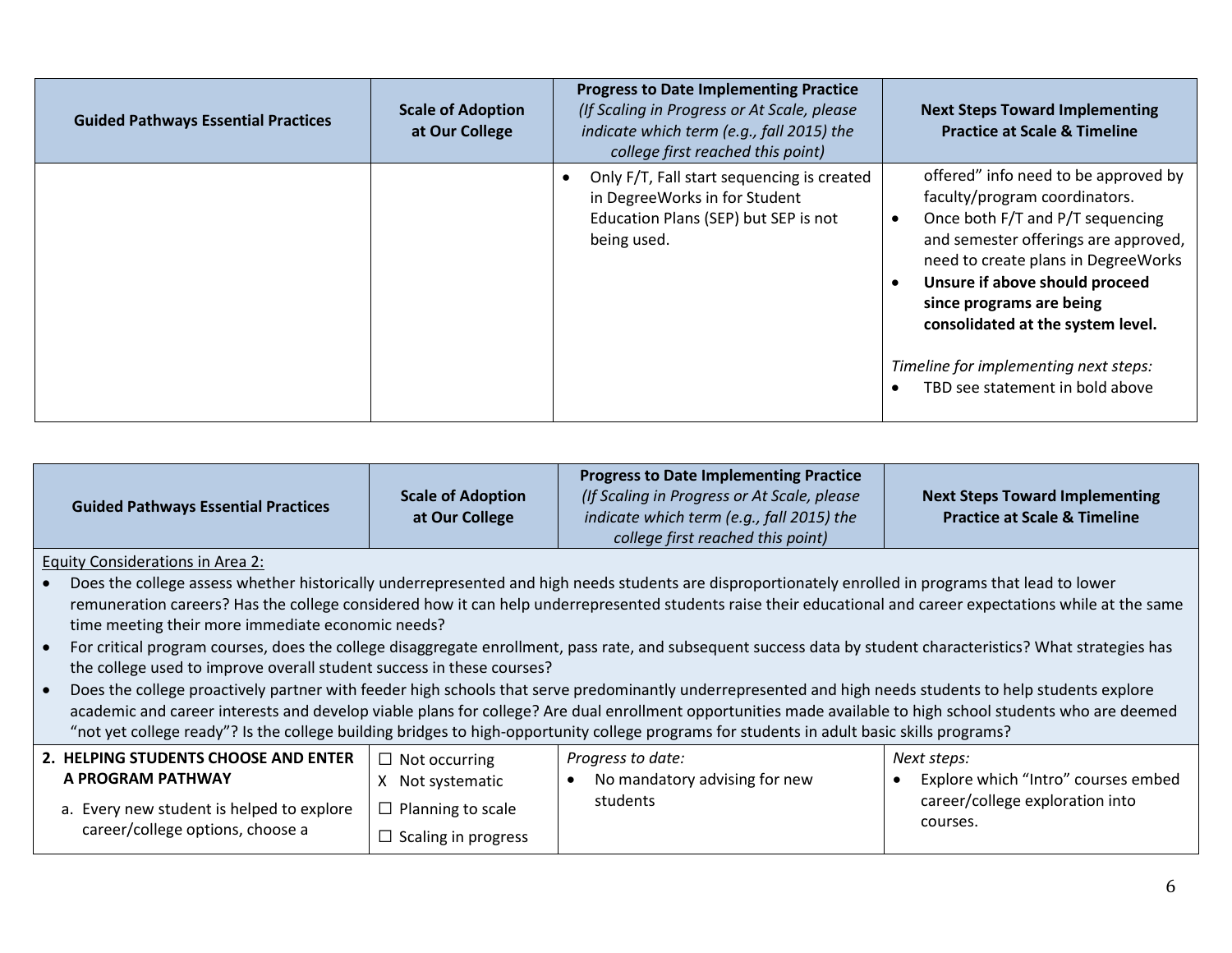| <b>Guided Pathways Essential Practices</b>                                                                                                                                                                  | <b>Scale of Adoption</b><br>at Our College                                                         | <b>Progress to Date Implementing Practice</b><br>(If Scaling in Progress or At Scale, please<br>indicate which term (e.g., fall 2015) the<br>college first reached this point)                                                                                                                                                                                                                                                                                                                                                                                                                                                                                                                                                                                                                                                                                                                                                                                                                                                                                                                                               | <b>Next Steps Toward Implementing</b><br><b>Practice at Scale &amp; Timeline</b>                                                                                                                                                                                                                                                                                                                                                                                                                                                                               |
|-------------------------------------------------------------------------------------------------------------------------------------------------------------------------------------------------------------|----------------------------------------------------------------------------------------------------|------------------------------------------------------------------------------------------------------------------------------------------------------------------------------------------------------------------------------------------------------------------------------------------------------------------------------------------------------------------------------------------------------------------------------------------------------------------------------------------------------------------------------------------------------------------------------------------------------------------------------------------------------------------------------------------------------------------------------------------------------------------------------------------------------------------------------------------------------------------------------------------------------------------------------------------------------------------------------------------------------------------------------------------------------------------------------------------------------------------------------|----------------------------------------------------------------------------------------------------------------------------------------------------------------------------------------------------------------------------------------------------------------------------------------------------------------------------------------------------------------------------------------------------------------------------------------------------------------------------------------------------------------------------------------------------------------|
| program of study, and develop a full-<br>program plan as soon as possible.                                                                                                                                  | $\Box$ At scale                                                                                    | First Year Experience required in<br>$\bullet$<br><b>General Studies and Liberal Arts;</b><br>outcome for career exploration in FYE<br>Career Advisor meets with students in<br>appointments and other events (Career<br>Chats with Cat/Career Workshops).<br>Career Advisor presents on career<br>exploration in some FYE sections each<br>semester as well as other courses.<br>FOCUS2 Self-assessment available to all<br>$\bullet$<br>students including prospective students<br>FOCUS2 now includes non-credit<br>$\bullet$<br>programs for further career exploration<br>Purchased "What Can I Do With This<br>$\bullet$<br>Major" for students as a career<br>exploration resource<br>Advising works with Admissions to offer<br>$\bullet$<br>FOCUS2 Self-assessment to prospective<br>students for free.<br>Open Houses include "major fair" that<br>$\bullet$<br>showcases program to help students<br>explore potential majors<br>All manufacturing students take Career<br>$\bullet$<br>Awareness & Exploration course<br>Manufacturing offers paid internships<br>$\bullet$<br>to help students choose right fit | Explore how more new students can<br>take FOCUS2 or other career self-<br>assessment within first semester.<br>Explore how students will choose<br>$\bullet$<br>approved "Areas of Study"<br>Explore how to create plans for<br>$\bullet$<br>students - using DegreeWorks? Other<br>technology?<br>FYE is optional in proposed One<br>$\bullet$<br>College Gen Ed - ideally would be<br>required in each program to ensure all<br>students meet career exploration and<br>planning outcomes<br>Timeline for implementing next steps:<br>Fall 2021<br>$\bullet$ |
| b. Special supports are provided to help<br>academically unprepared students to<br>succeed in the "gateway" courses for the<br>college's major program areas-not just<br>in college-level math and English. | $\Box$ Not occurring<br>X Not systematic<br>$\Box$ Planning to scale<br>$\Box$ Scaling in progress | Progress to date:<br>Student mentors for ECE students<br>Tutoring for several subject areas and<br>also study skills such as test taking, note<br>taking, etc.                                                                                                                                                                                                                                                                                                                                                                                                                                                                                                                                                                                                                                                                                                                                                                                                                                                                                                                                                               | Next steps:<br>Have Program Coordinators define<br>gateway courses for each major<br>program area.<br>Gather data for student success in<br>defined gateway courses                                                                                                                                                                                                                                                                                                                                                                                            |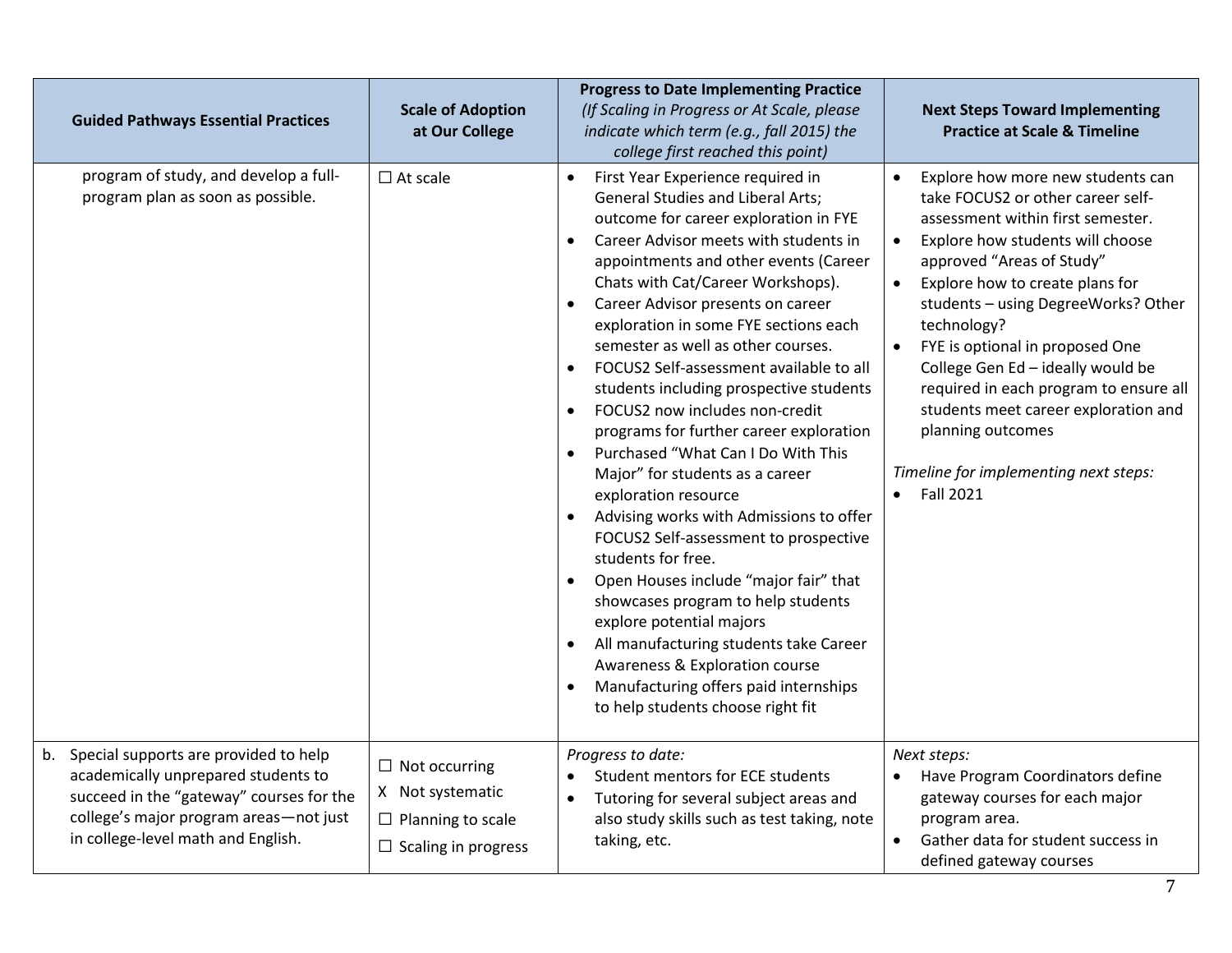| <b>Guided Pathways Essential Practices</b>                                                                                               | <b>Scale of Adoption</b><br>at Our College                                                                            | <b>Progress to Date Implementing Practice</b><br>(If Scaling in Progress or At Scale, please<br>indicate which term (e.g., fall 2015) the<br>college first reached this point)                                                                                                                                                                                                                                               | <b>Next Steps Toward Implementing</b><br><b>Practice at Scale &amp; Timeline</b>                                                                                                                                                                                                                                             |
|------------------------------------------------------------------------------------------------------------------------------------------|-----------------------------------------------------------------------------------------------------------------------|------------------------------------------------------------------------------------------------------------------------------------------------------------------------------------------------------------------------------------------------------------------------------------------------------------------------------------------------------------------------------------------------------------------------------|------------------------------------------------------------------------------------------------------------------------------------------------------------------------------------------------------------------------------------------------------------------------------------------------------------------------------|
|                                                                                                                                          | $\Box$ At scale                                                                                                       | Embedded tutors in Math and English<br>$\bullet$<br>Students can raise hand in Starfish "I<br>Need Help In A Course" and faculty<br>directly receive email and can respond<br>Faculty can create "Tutoring Referrals"<br>$\bullet$<br>in Starfish.                                                                                                                                                                           | Determine which courses need special<br>$\bullet$<br>supports and then make available<br>List special supports on program<br>webpages, marketing materials and<br>actively promote to students<br>Timeline for implementing next steps:<br><b>Fall 2021</b>                                                                  |
| Required math courses are appropriately<br>c.<br>aligned with the student's field of study.                                              | $\Box$ Not occurring<br>X Not systematic<br>$\Box$ Planning to scale<br>$\Box$ Scaling in progress<br>$\Box$ At scale | Progress to date:<br>Math requirements are not aligned or<br>even prescribed for most programs and<br>are left open for students to choose<br>Manufacturing, engineering may be<br>$\bullet$<br>more appropriately aligned<br>ACME (system wide Math group -<br>$\bullet$<br>Alignment and Completion of Math and<br>English) but in process of reviewing to<br>determine appropriate math course for<br>each area of study. | Next steps:<br>Waiting on ACME for alignment of<br>math courses with areas of study<br>Timeline for implementing next steps:<br><b>TBD</b><br>$\bullet$                                                                                                                                                                      |
| Intensive support is provided to help very<br>d.<br>poorly prepared students to succeed in<br>college-level courses as soon as possible. | $\Box$ Not occurring<br>X Not systematic<br>$\Box$ Planning to scale<br>$\Box$ Scaling in progress<br>$\Box$ At scale | Progress to date:<br><b>College Transition program for Math</b><br>and English (free, offered Fall, Spring,<br>and Summer)<br>Several developmental education<br>$\bullet$<br>options for both Math and English<br>including embedded and self-paced<br>options<br>Tutoring available and instructor<br>referrals to tutoring in Starfish                                                                                    | Next steps:<br>Promote support services available<br>including "Tutoring Referral" in<br>Starfish<br>Do not have adequate resources to<br>provide support for all poorly<br>prepared students in all college level<br>courses. Focused on Math and English.<br>Timeline for implementing next steps:<br>ongoing<br>$\bullet$ |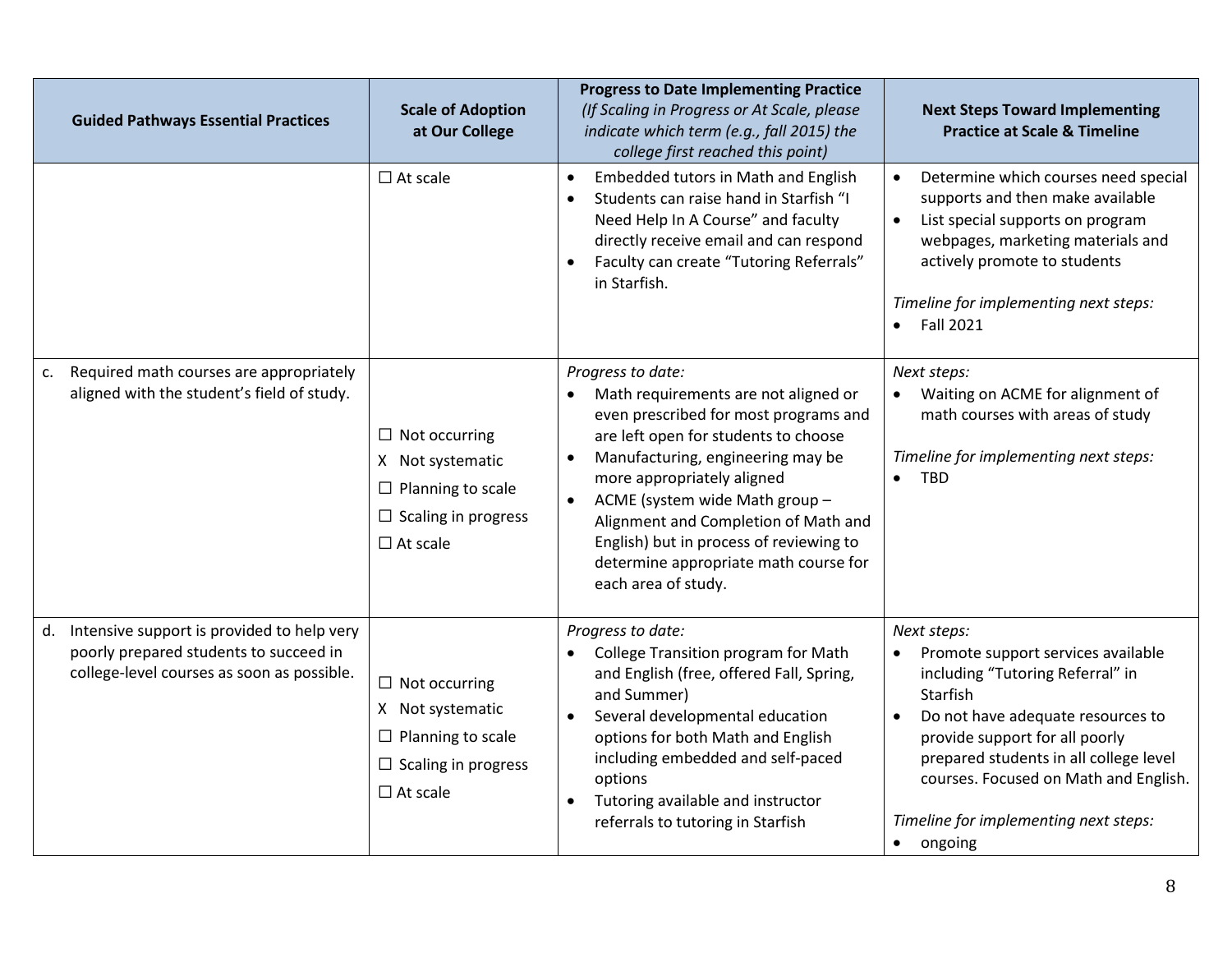| <b>Guided Pathways Essential Practices</b>                                                                                                                                                 | <b>Scale of Adoption</b><br>at Our College                                                                            | <b>Progress to Date Implementing Practice</b><br>(If Scaling in Progress or At Scale, please<br>indicate which term (e.g., fall 2015) the<br>college first reached this point)                                                                                                                                                                                                                                                                                                                                                                                                                   | <b>Next Steps Toward Implementing</b><br><b>Practice at Scale &amp; Timeline</b>                                           |
|--------------------------------------------------------------------------------------------------------------------------------------------------------------------------------------------|-----------------------------------------------------------------------------------------------------------------------|--------------------------------------------------------------------------------------------------------------------------------------------------------------------------------------------------------------------------------------------------------------------------------------------------------------------------------------------------------------------------------------------------------------------------------------------------------------------------------------------------------------------------------------------------------------------------------------------------|----------------------------------------------------------------------------------------------------------------------------|
|                                                                                                                                                                                            |                                                                                                                       | Admissions offers every student option<br>to challenge placement test if student<br>places into developmental courses.<br>Challenge is specifically encouraged for<br>those who place close enough to credit<br>course level.<br>Manufacturing provides MFG Math I to<br>$\bullet$<br>prepare students for credited math in<br>manufacturing programs                                                                                                                                                                                                                                            |                                                                                                                            |
| e. The college works with high schools and<br>other feeders to motivate and prepare<br>students to enter college-level<br>coursework in a program of study when<br>they enroll in college. | $\Box$ Not occurring<br>X Not systematic<br>$\Box$ Planning to scale<br>$\Box$ Scaling in progress<br>$\Box$ At scale | Progress to date:<br>College Career Pathways (@ high<br>school) - administer Accuplacer when<br>applicable<br>High School Partnership Program (@<br>$\bullet$<br>ACC) - administer Accuplacer when<br>applicable<br><b>College Connections (Manufacturing)</b><br>$\bullet$<br>Career Advisor visits high schools<br>$\bullet$<br>Admissions provides preparation and<br>$\bullet$<br>practice materials on website and in a<br>brochure, including an Accuplacer app.<br>ACC2 program for high school students<br>$\bullet$<br>FYE and Public Speaking taught at CREC<br>(high school students) | Next steps:<br>Continue partnerships with high<br>schools<br>Timeline for implementing next steps:<br>ongoing<br>$\bullet$ |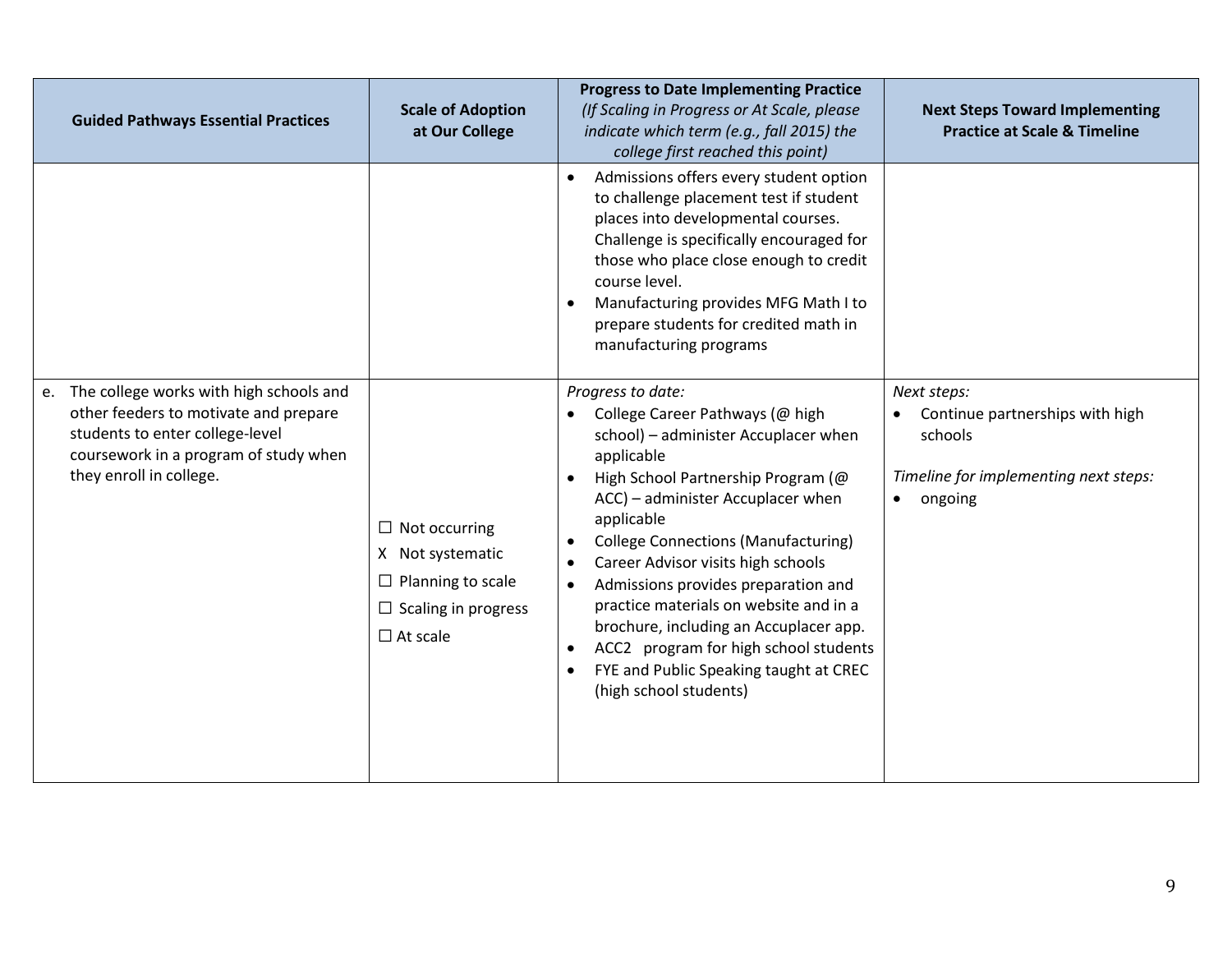|    | <b>Guided Pathways Essential Practices</b>                                                                                                                                                                                                                                                                                                                                                                                                                                                                                                                                                                                                                                                                                                                                                             | <b>Scale of Adoption</b><br>at Our College                                                                            | <b>Progress to Date Implementing Practice</b><br>(If Scaling in Progress or At Scale, please<br>indicate which term (e.g., fall 2015) the<br>college first reached this point)                                                                                                                                                                                                                                                                                                                                                                                                                                              | <b>Next Steps Toward Implementing</b><br><b>Practice at Scale &amp; Timeline</b>                                                                                                                                                                            |  |
|----|--------------------------------------------------------------------------------------------------------------------------------------------------------------------------------------------------------------------------------------------------------------------------------------------------------------------------------------------------------------------------------------------------------------------------------------------------------------------------------------------------------------------------------------------------------------------------------------------------------------------------------------------------------------------------------------------------------------------------------------------------------------------------------------------------------|-----------------------------------------------------------------------------------------------------------------------|-----------------------------------------------------------------------------------------------------------------------------------------------------------------------------------------------------------------------------------------------------------------------------------------------------------------------------------------------------------------------------------------------------------------------------------------------------------------------------------------------------------------------------------------------------------------------------------------------------------------------------|-------------------------------------------------------------------------------------------------------------------------------------------------------------------------------------------------------------------------------------------------------------|--|
|    | <b>Equity Considerations in Area 3:</b><br>How does the institution support advisors to incorporate engaging, proactive, and culturally relevant advising practices to better support underrepresented<br>students' success in their programs?<br>How does the college ensure that underrepresented students are not disproportionately directed away from competitive, limited access programs?<br>How does the college integrate academic and student support services into pathways so that the support is unavoidable and therefore less stigmatized?<br>How does the college ensure that low-income students' financial stability needs (e.g., nutrition, transportation, childcare, public benefits, emergency assistance)<br>are being met so they can make progress toward program completion? |                                                                                                                       |                                                                                                                                                                                                                                                                                                                                                                                                                                                                                                                                                                                                                             |                                                                                                                                                                                                                                                             |  |
| а. | 3. KEEPING STUDENTS ON PATH<br>Advisors monitor which program every<br>student is in and how far along the<br>student is toward completing the<br>program requirements.                                                                                                                                                                                                                                                                                                                                                                                                                                                                                                                                                                                                                                | $\Box$ Not occurring<br>X Not systematic<br>$\Box$ Planning to scale<br>$\Box$ Scaling in progress<br>$\Box$ At scale | Progress to date:<br>Advisors are assigned upon registration<br>to each student in a declared program<br>but it is optional whether or not an<br>advisor monitors every student's<br>progress toward completion<br>Professional Advisors monitor by<br>$\bullet$<br>request only and not proactively<br>because of lack of case management<br>advising or mandatory advising for<br>students<br>Degree Works exists to help students<br>and their advisors see progress<br>Career Advisor monitors progress of<br><b>WIOA and TAA students</b><br>Manufacturing does some proactive<br>$\bullet$<br>monitoring of progress. | Next steps:<br>Every student needs to be on a plan<br>upon enrollment - dependent on<br>technology to monitor.<br>Need more professional advisors to<br>advise in case management model<br>Timeline for implementing next steps:<br><b>TBD</b><br>$\bullet$ |  |
|    | b. Students can easily see how far they<br>have come and what they need to do to<br>complete their program.                                                                                                                                                                                                                                                                                                                                                                                                                                                                                                                                                                                                                                                                                            | $\Box$ Not occurring<br>$\Box$ Not systematic<br>$\Box$ Planning to scale<br>$\Box$ Scaling in progress<br>X At scale | Progress to date:<br>Students can view progress on<br>$\bullet$<br>DegreeWorks (degree audits) and what<br>courses they need to take to complete<br>designated program<br>DegreeWorks is explained in<br><b>Orientation and New Student</b>                                                                                                                                                                                                                                                                                                                                                                                 | Next steps:<br>More promotion of DegreeWorks with<br>$\bullet$<br>faculty and students;<br>Utilize FYE for training students on<br>reviewing degree audits<br>Timeline for implementing next steps:                                                         |  |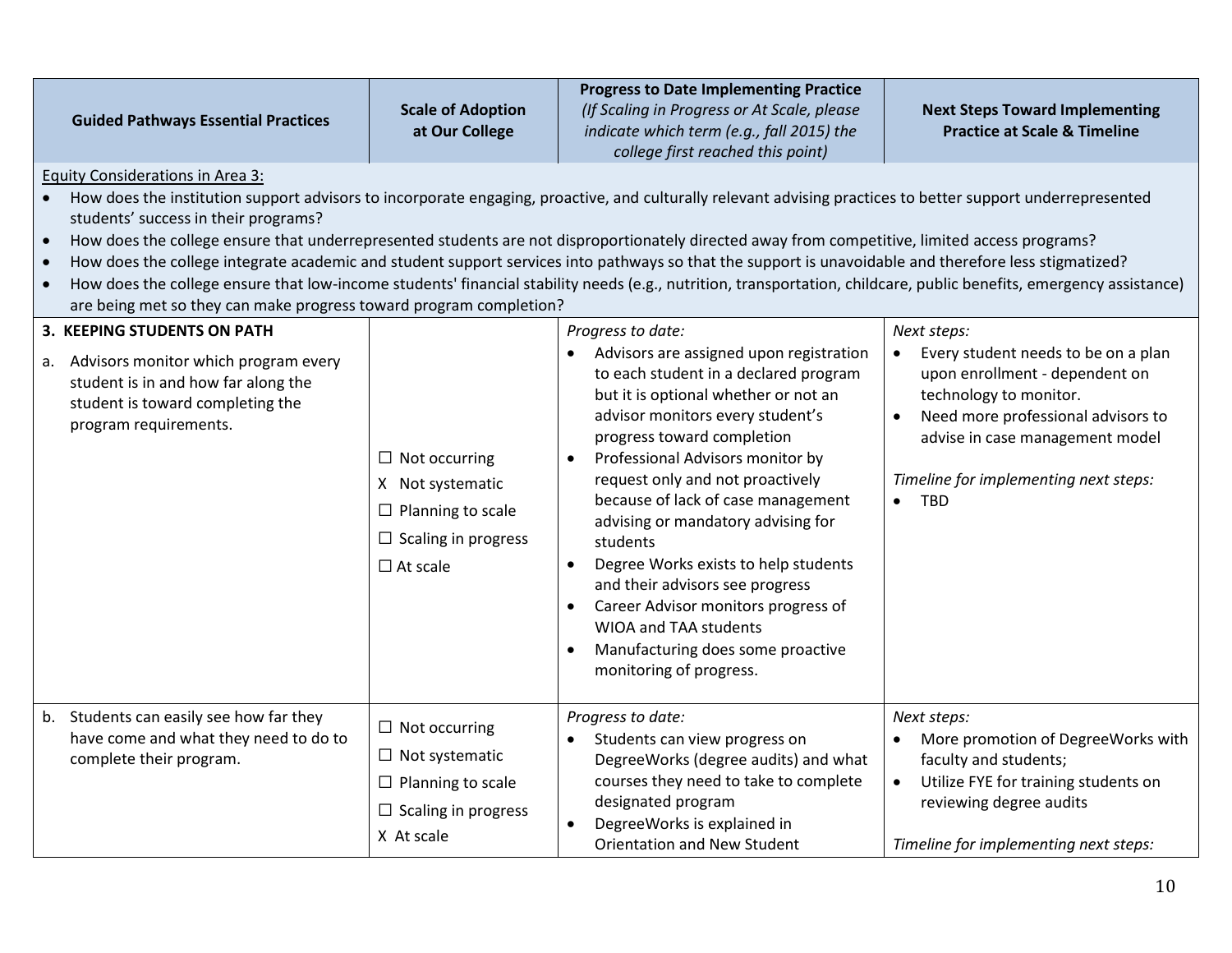| <b>Guided Pathways Essential Practices</b>                                                                                                                                                                                   | <b>Scale of Adoption</b><br>at Our College                                                                            | <b>Progress to Date Implementing Practice</b><br>(If Scaling in Progress or At Scale, please<br>indicate which term (e.g., fall 2015) the<br>college first reached this point)                                                                                                                                                                                                                                                                                                                                                                                                                                                                                                                                                                                                                                                                                            | <b>Next Steps Toward Implementing</b><br><b>Practice at Scale &amp; Timeline</b>                                                                                                                                                                                                                                                                                                                                                                                                                                                                                                                                                                                                        |
|------------------------------------------------------------------------------------------------------------------------------------------------------------------------------------------------------------------------------|-----------------------------------------------------------------------------------------------------------------------|---------------------------------------------------------------------------------------------------------------------------------------------------------------------------------------------------------------------------------------------------------------------------------------------------------------------------------------------------------------------------------------------------------------------------------------------------------------------------------------------------------------------------------------------------------------------------------------------------------------------------------------------------------------------------------------------------------------------------------------------------------------------------------------------------------------------------------------------------------------------------|-----------------------------------------------------------------------------------------------------------------------------------------------------------------------------------------------------------------------------------------------------------------------------------------------------------------------------------------------------------------------------------------------------------------------------------------------------------------------------------------------------------------------------------------------------------------------------------------------------------------------------------------------------------------------------------------|
|                                                                                                                                                                                                                              |                                                                                                                       | Workshops. First Year Experience also<br>emphasizes using DegreeWorks for<br>advising purposes<br>Graduation workshops planned in pilot<br>phase for Spring 2020<br>Term, if at scale or scaling: Spring 2018                                                                                                                                                                                                                                                                                                                                                                                                                                                                                                                                                                                                                                                             | ongoing<br>$\bullet$                                                                                                                                                                                                                                                                                                                                                                                                                                                                                                                                                                                                                                                                    |
| Advisors and students are alerted when<br>$c_{\cdot}$<br>students are at risk of falling off their<br>program plans and have policies and<br>supports in place to intervene in ways<br>that help students get back on track. | $\Box$ Not occurring<br>X Not systematic<br>$\Box$ Planning to scale<br>$\Box$ Scaling in progress<br>$\Box$ At scale | Progress to date:<br>Advisors meet with students and review<br>$\bullet$<br>progress on by request basis.<br>DegreeWorks has student educational<br>$\bullet$<br>plans (for only full time, fall start), but<br>not fully used yet<br>Starfish Early Alert system notifies<br>students and assigned advisors when<br>students are not doing well in courses<br>(attendance concern, missing/late<br>assignments/in danger of failing).<br>Additional outreach efforts exist (SOS<br>program) for students who have 2 or<br>more flags. Other connections get<br>notification as well (Vet Coordinator,<br>Probation Coordinator, PTK Advisors)<br>Starfish also includes additional<br>referrals (Check out Homework Lab,<br>Check out Magic Carpet, Check out<br>Food Pantry)<br><b>Food Pantry created</b><br>$\bullet$<br>Wellness Center to be up and running<br>soon | Next steps:<br>Continuing to use Degree Works? If<br>$\bullet$<br>so, waiting on consolidated programs<br>to program plans.<br>Waiting on choice of technology<br>program for academic degree<br>planning.<br>Continue using Starfish for early alert<br>and SOS program for additional follow<br>up with at risk students.<br>More staffing may be needed, such as<br>$\bullet$<br>"Retention Specialists" to conduct<br>further intervention with at-risk<br>students.<br>Unsure if will continue to use Starfish<br>so have not fully implemented Intake<br>form yet.<br>Timeline for implementing next steps:<br>TBD - dependent on Technology<br>program purchase by system office |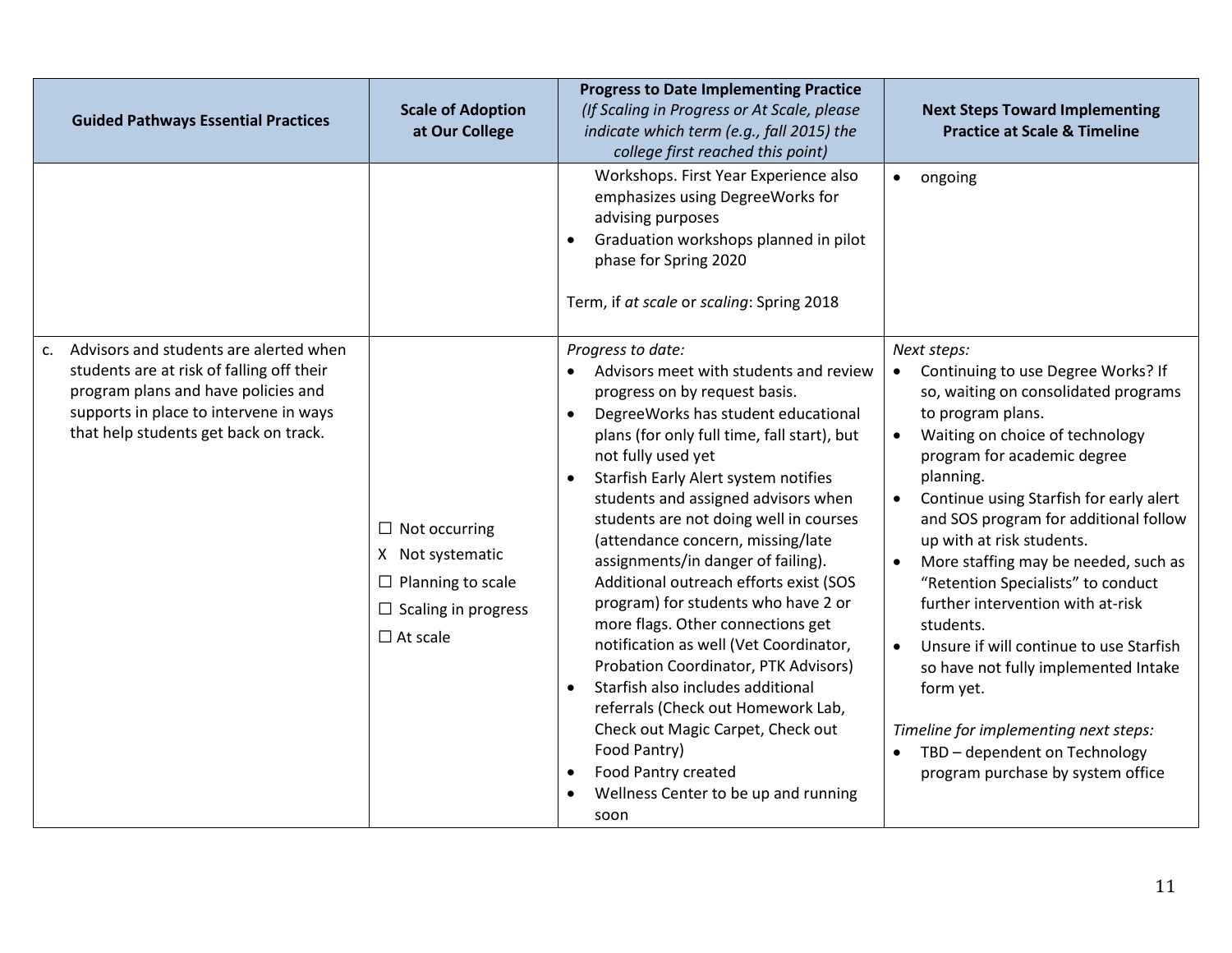| <b>Guided Pathways Essential Practices</b>                                                                                                                                                                                                           | <b>Scale of Adoption</b><br>at Our College                                                                            | <b>Progress to Date Implementing Practice</b><br>(If Scaling in Progress or At Scale, please<br>indicate which term (e.g., fall 2015) the<br>college first reached this point)                                                                                                                                                                                                                                                                                                                                                                                                                                                        | <b>Next Steps Toward Implementing</b><br><b>Practice at Scale &amp; Timeline</b>                                                                                                                                                                                                                                                                                      |
|------------------------------------------------------------------------------------------------------------------------------------------------------------------------------------------------------------------------------------------------------|-----------------------------------------------------------------------------------------------------------------------|---------------------------------------------------------------------------------------------------------------------------------------------------------------------------------------------------------------------------------------------------------------------------------------------------------------------------------------------------------------------------------------------------------------------------------------------------------------------------------------------------------------------------------------------------------------------------------------------------------------------------------------|-----------------------------------------------------------------------------------------------------------------------------------------------------------------------------------------------------------------------------------------------------------------------------------------------------------------------------------------------------------------------|
|                                                                                                                                                                                                                                                      |                                                                                                                       | Created draft of Intake Survey to<br>proactively refer students to resources<br>in Starfish                                                                                                                                                                                                                                                                                                                                                                                                                                                                                                                                           |                                                                                                                                                                                                                                                                                                                                                                       |
| d. Assistance is provided to students who<br>are unlikely to be accepted into limited-<br>access programs, such as nursing or<br>culinary arts, to redirect them to another<br>more viable path to credentials and a<br>career                       | $\Box$ Not occurring<br>X Not systematic<br>$\Box$ Planning to scale<br>$\Box$ Scaling in progress<br>$\Box$ At scale | Progress to date:<br>Advisors educate students on limited<br>access program requirements and how<br>to research application requirements<br>and prerequisites. Case by case basis -<br>redirect students/educate on other<br>options<br>ECE students must have specific GPA to<br>do Student Teaching Practicum<br>Redirection is not systematic since<br>$\bullet$<br>advising is not mandatory<br>When students are unlikely to be<br>$\bullet$<br>accepted in limited access programs,<br>some students are advised to seek<br>"stackable credentials" like certificates<br>in phlebotomy and RMA to make them<br>more marketable. | Next steps:<br>More professional advisors are<br>needed to ensure every student is<br>being advised in a case management<br>model.<br>Mandatory advising may need to be<br>explored. Without mandatory<br>advising, we rely on students to<br>contact us.<br>Timeline for implementing next steps:<br>TBD - mostly dependent on approval<br>of Case Management Policy |
| e. The college schedules courses to ensure<br>students can take the courses they need<br>when they need them, can plan their<br>lives around school from one term to the<br>next, and can complete their programs in<br>as short a time as possible. | X Not occurring<br>$\Box$ Not systematic<br>$\Box$ Planning to scale<br>$\Box$ Scaling in progress<br>$\Box$ At scale | Progress to date:<br>Course options include day, evening,<br>online, hybrid<br>Planning schedule is not informed by<br>student needs/data<br>Dean of AA is asking Program<br>$\bullet$<br>Coordinators to provide how courses<br>are offered (in what kinds of formats)                                                                                                                                                                                                                                                                                                                                                               | Next steps:<br>Need to understand what kind of data<br>can be provided to inform scheduling.<br>What kind of technology program will<br>be purchased that can inform<br>scheduling?<br>Timeline for implementing next steps:<br>Spring 2021 and TBD                                                                                                                   |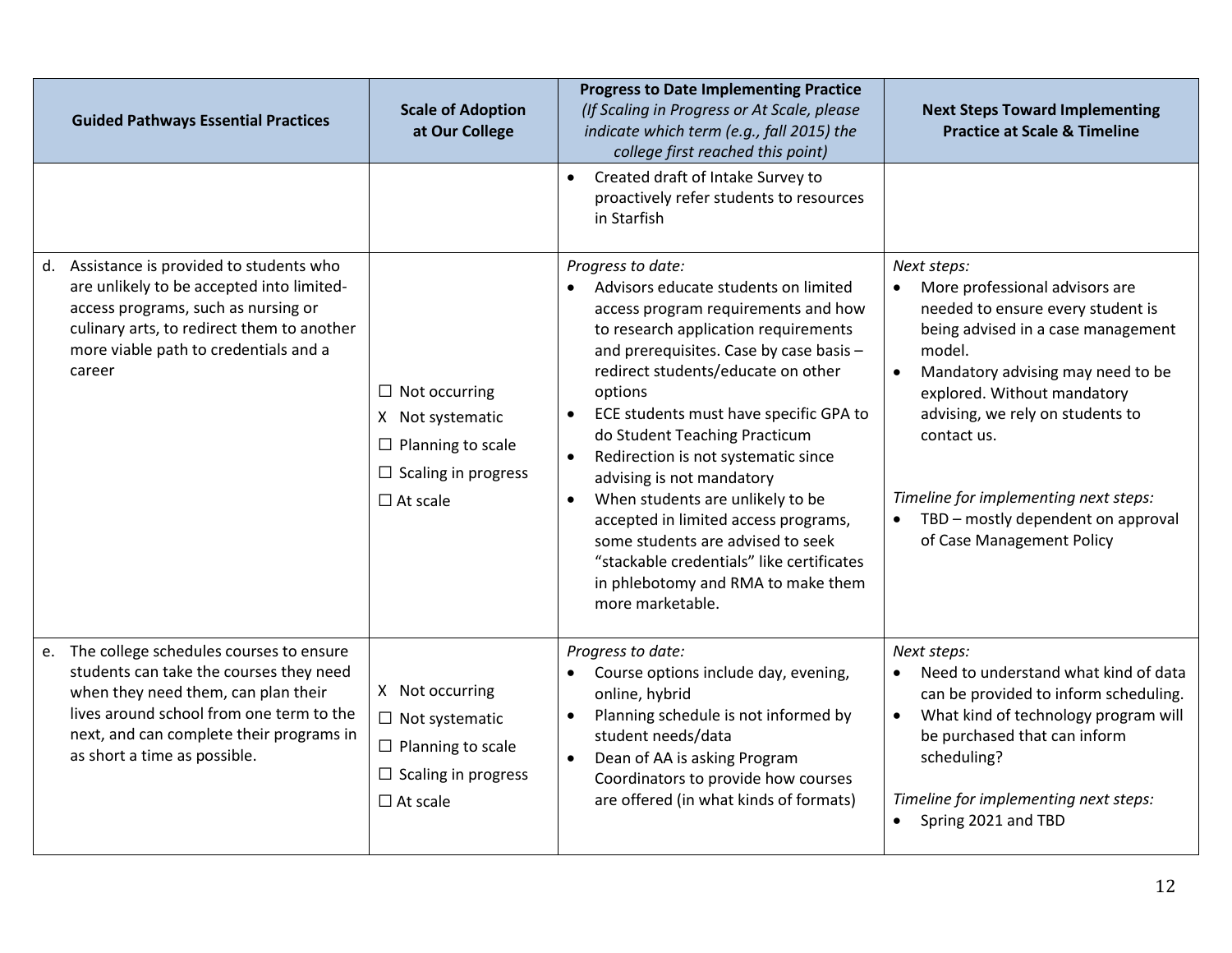|           | <b>Guided Pathways Essential Practices</b>                                                                                                                                                                                                                                                                               | <b>Scale of Adoption</b><br>at Our College                                                                            | <b>Progress to Date Implementing Practice</b><br>(If Scaling in Progress or At Scale, please<br>indicate which term (e.g., fall 2015) the<br>college first reached this point)                                                                                                                                                                                                                                                                                                                                                                                                                                                                                                                                                                                                                                                                                                                                                                                                                                                                                                                         | <b>Next Steps Toward Implementing</b><br><b>Practice at Scale &amp; Timeline</b>                                                                                                                                                                       |
|-----------|--------------------------------------------------------------------------------------------------------------------------------------------------------------------------------------------------------------------------------------------------------------------------------------------------------------------------|-----------------------------------------------------------------------------------------------------------------------|--------------------------------------------------------------------------------------------------------------------------------------------------------------------------------------------------------------------------------------------------------------------------------------------------------------------------------------------------------------------------------------------------------------------------------------------------------------------------------------------------------------------------------------------------------------------------------------------------------------------------------------------------------------------------------------------------------------------------------------------------------------------------------------------------------------------------------------------------------------------------------------------------------------------------------------------------------------------------------------------------------------------------------------------------------------------------------------------------------|--------------------------------------------------------------------------------------------------------------------------------------------------------------------------------------------------------------------------------------------------------|
|           |                                                                                                                                                                                                                                                                                                                          |                                                                                                                       |                                                                                                                                                                                                                                                                                                                                                                                                                                                                                                                                                                                                                                                                                                                                                                                                                                                                                                                                                                                                                                                                                                        |                                                                                                                                                                                                                                                        |
| $\bullet$ | Equity Considerations in Area 4:<br>selection)?                                                                                                                                                                                                                                                                          |                                                                                                                       | How is the college ensuring that underrepresented students participate in program-relevant active and experiential learning opportunities?<br>As faculty make curricular changes to better align course assignments with program learning outcomes, how does the college support faculty to implement<br>pedagogical changes that better support learning outcomes success for underrepresented students (e.g., culturally responsive teaching)?<br>What opportunities exist for faculty or advisors to critically examine their role in advancing equity-minded teaching and advising practices at the college (e.g.,<br>critically examining the role of unconscious bias in the classroom or advising that could affect student aspirations for a particular field and/or program<br>Is the college disaggregating program learning outcomes data, program retention and completion data, and other assessment measures by race, income, age,<br>and gender to examine equity gaps? How is this data disseminated and discussed among college staff, with students, and with the outside community? |                                                                                                                                                                                                                                                        |
| a.        | <b>4. ENSURING THAT STUDENTS ARE</b><br><b>LEARNING</b><br>Program learning outcomes are aligned<br>with the requirements for success in the<br>further education and employment<br>outcomes targeted by each program.                                                                                                   | $\Box$ Not occurring<br>$\Box$ Not systematic<br>X Planning to scale<br>$\Box$ Scaling in progress<br>$\Box$ At scale | Progress to date:<br>Program reviews every 5 years include<br>reviewing learning outcomes<br>Advisory boards include employers and<br>sometimes transfer institutions<br>TAP Degrees aligned with CSU's<br>$\bullet$<br>Articulation agreements exist with top<br>$\bullet$<br>feeder institutions                                                                                                                                                                                                                                                                                                                                                                                                                                                                                                                                                                                                                                                                                                                                                                                                     | Next steps:<br>Continue program reviews - ensure<br>that learning outcomes are being<br>reviewing and updated as necessary<br>Consolidation will require common<br>learning outcomes<br>Timeline for implementing next steps:<br>ongoing<br>$\bullet$  |
| b.        | Students have ample opportunity to<br>apply and deepen knowledge and skills<br>through projects, internships, co-ops,<br>clinical placements, group projects<br>outside of class, service learning, study<br>abroad and other active learning<br>activities that program faculty<br>intentionally embed into coursework. | $\Box$ Not occurring<br>X Not systematic<br>$\Box$ Planning to scale<br>$\Box$ Scaling in progress<br>$\Box$ At scale | Progress to date:<br>Internships required in ECE, Human<br><b>Services</b><br>Internship option in CJ<br>$\bullet$<br>Manufacturing has internship options<br>$\bullet$<br>(employer sponsored)<br>Field trip options (D.C. trip,<br>$\bullet$<br>Oceanography)<br>Service learning opportunities occur<br>$\bullet$<br>based on faculty/staff initiative                                                                                                                                                                                                                                                                                                                                                                                                                                                                                                                                                                                                                                                                                                                                              | Next steps:<br>Continue to offer opportunities for to<br>apply and deepen knowledge<br>Explore and catalog where these<br>opportunities are intentionally<br>embedded into coursework<br>Timeline for implementing next steps:<br>ongoing<br>$\bullet$ |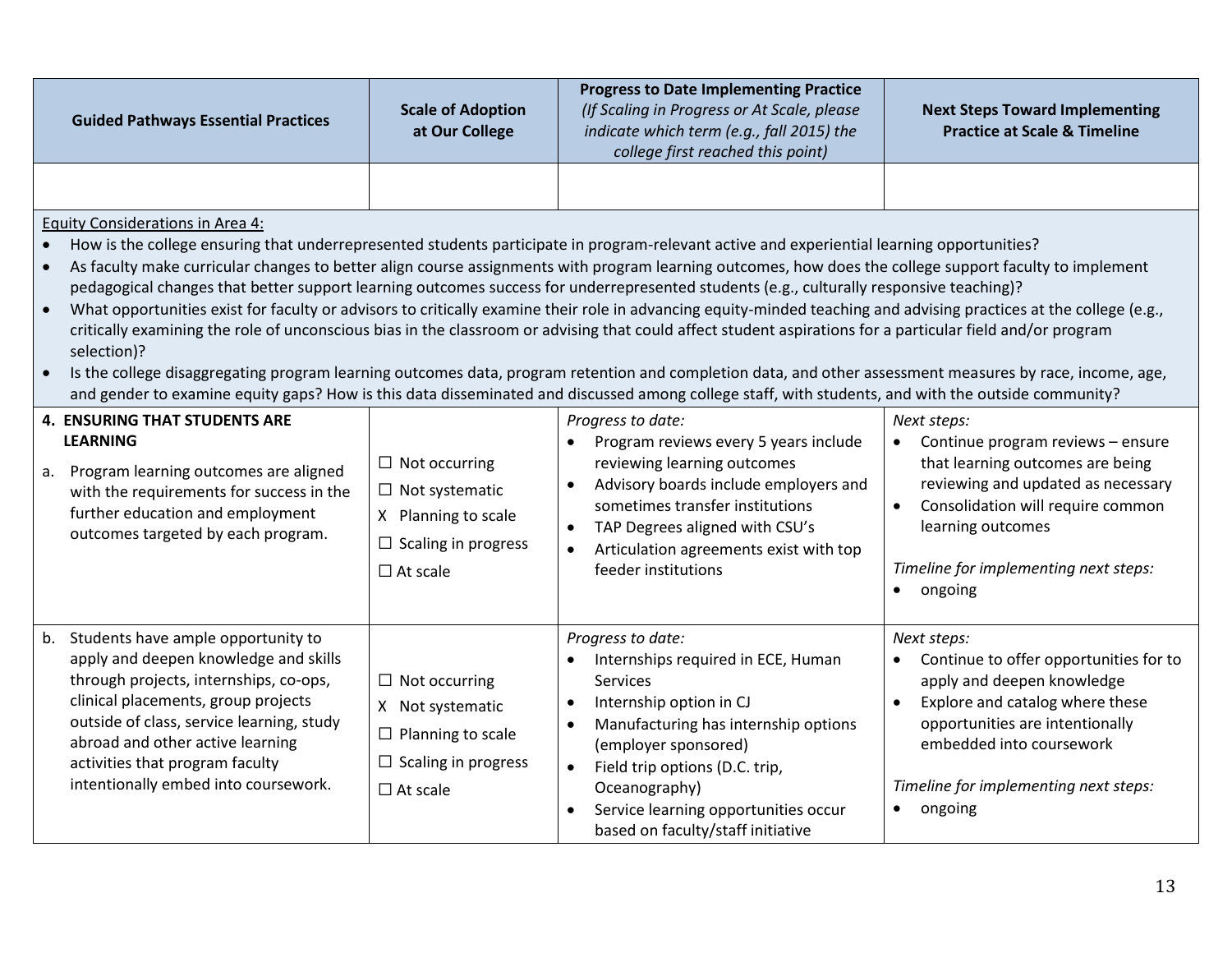| <b>Guided Pathways Essential Practices</b>                                                                                                                                                            | <b>Scale of Adoption</b><br>at Our College                                                                            | <b>Progress to Date Implementing Practice</b><br>(If Scaling in Progress or At Scale, please<br>indicate which term (e.g., fall 2015) the<br>college first reached this point)                                                                                                                                                                                                                                                                                                                                                | <b>Next Steps Toward Implementing</b><br><b>Practice at Scale &amp; Timeline</b>                                                                                                                            |
|-------------------------------------------------------------------------------------------------------------------------------------------------------------------------------------------------------|-----------------------------------------------------------------------------------------------------------------------|-------------------------------------------------------------------------------------------------------------------------------------------------------------------------------------------------------------------------------------------------------------------------------------------------------------------------------------------------------------------------------------------------------------------------------------------------------------------------------------------------------------------------------|-------------------------------------------------------------------------------------------------------------------------------------------------------------------------------------------------------------|
|                                                                                                                                                                                                       |                                                                                                                       | SOC 190 -Self & Others - includes a<br>20hr community service requirement<br>and is a required course in the majority<br>of our academic programs<br>Externships in Health Care programs<br>Criminal Justice offers "field<br>$\bullet$<br>experience" in certain classes                                                                                                                                                                                                                                                     |                                                                                                                                                                                                             |
| Faculty/programs assess whether<br>$c_{\cdot}$<br>students are mastering learning<br>outcomes and building skills across each<br>program, in both arts and sciences and<br>career/technical programs. | $\Box$ Not occurring<br>X Not systematic<br>$\Box$ Planning to scale<br>$\Box$ Scaling in progress<br>$\Box$ At scale | Progress to date:<br>Some programs are assessing program<br>outcomes.<br>Course assessment informs assessment<br>$\bullet$<br>of program outcomes.<br>Program review every 5 years<br>$\bullet$<br>Manufacturing uses ISO 9001<br>$\bullet$<br>assessment<br>ECE undergoes NAEYC accreditation<br>$\bullet$<br>Health Career Programs must complete<br>$\bullet$<br>competency-based checklists; National<br>Certification - must keep track of pass<br>rates as well as trends in strengths and<br>improvements for programs | Next steps:<br>Review how programs are assessing<br>whether students are mastering<br>learning outcomes in each program<br>Timeline for implementing next steps:<br>Fall 2021<br>$\bullet$                  |
| Results of learning outcomes<br>d.<br>assessments are used to improve<br>teaching and learning through program<br>review, professional development, and<br>other intentional campus efforts.          | $\Box$ Not occurring<br>$\Box$ Not systematic<br>X Planning to scale<br>$\Box$ Scaling in progress<br>$\Box$ At scale | Progress to date:<br>Faculty meet regularly (during<br>Professional Development days, faculty<br>council, discipline meetings) to discuss<br>assessment results and to implement<br>strategies or to revise courses and<br>assignments to increase the outcome<br>attainment.                                                                                                                                                                                                                                                 | Next steps:<br>Continue schedule of assessment to<br>help inform professional development<br>needs and help to improve teaching<br>and learning process<br>Timeline for implementing next steps:<br>ongoing |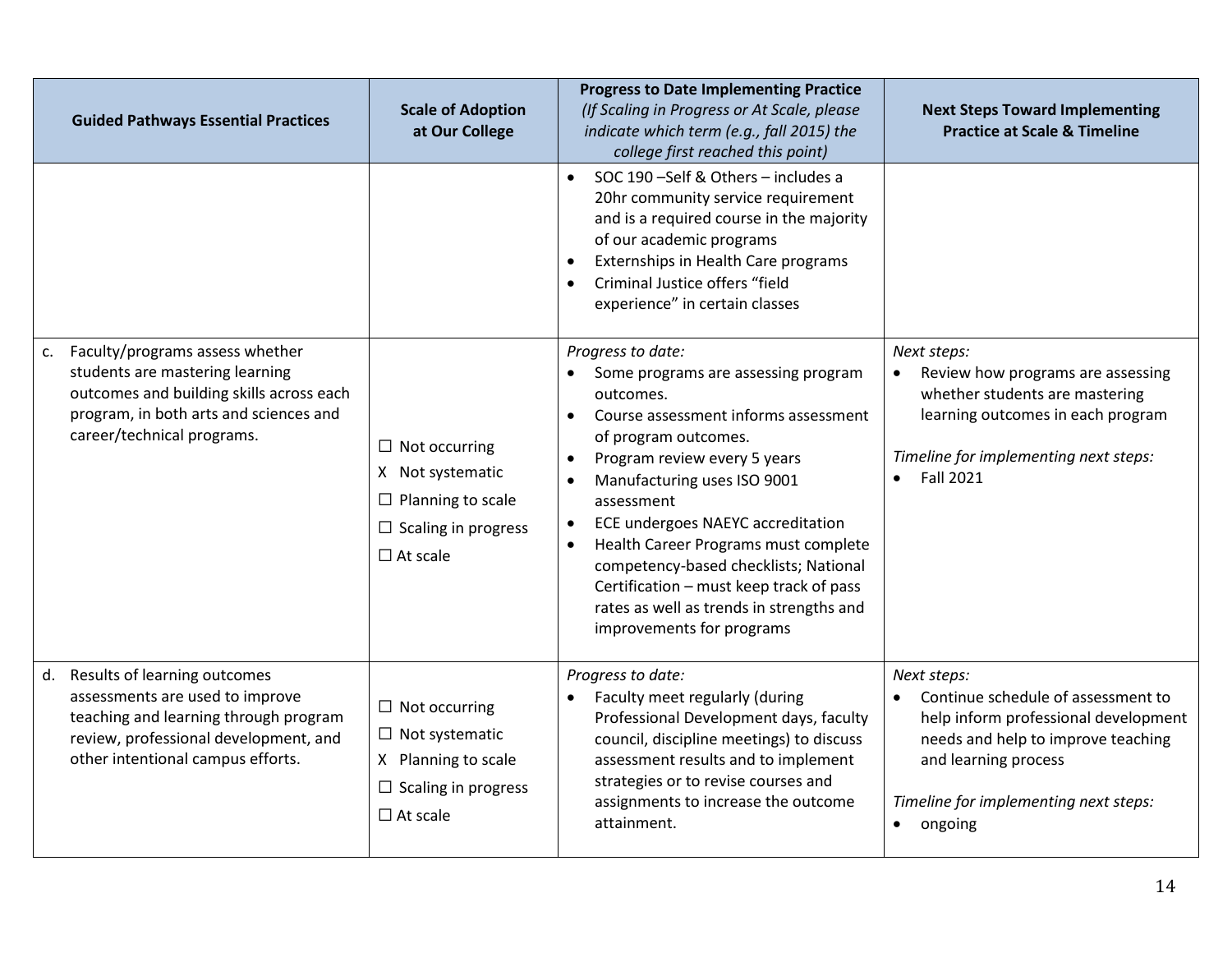|    | <b>Guided Pathways Essential Practices</b>                                                                                                                                 | <b>Scale of Adoption</b><br>at Our College                                                                            | <b>Progress to Date Implementing Practice</b><br>(If Scaling in Progress or At Scale, please<br>indicate which term (e.g., fall 2015) the<br>college first reached this point)                                                                                                                                                                                                                                                                                                 | <b>Next Steps Toward Implementing</b><br><b>Practice at Scale &amp; Timeline</b>                                                                                                                                                                                                                                                                                                                                                        |
|----|----------------------------------------------------------------------------------------------------------------------------------------------------------------------------|-----------------------------------------------------------------------------------------------------------------------|--------------------------------------------------------------------------------------------------------------------------------------------------------------------------------------------------------------------------------------------------------------------------------------------------------------------------------------------------------------------------------------------------------------------------------------------------------------------------------|-----------------------------------------------------------------------------------------------------------------------------------------------------------------------------------------------------------------------------------------------------------------------------------------------------------------------------------------------------------------------------------------------------------------------------------------|
|    |                                                                                                                                                                            |                                                                                                                       | Each year, two outcomes are assessed,<br>assessment team reports are<br>submitted, and a plan for next two<br>outcomes to be assessed is created                                                                                                                                                                                                                                                                                                                               |                                                                                                                                                                                                                                                                                                                                                                                                                                         |
| e. | The college helps students document<br>their learning for employers and<br>universities through portfolios and other<br>means beyond transcripts.                          | $\Box$ Not occurring<br>X Not systematic<br>$\Box$ Planning to scale<br>$\Box$ Scaling in progress<br>$\Box$ At scale | Progress to date:<br>ECE requires portfolio binder<br>Liberal Arts/Fine Arts has optional<br>portfolio<br>Career Advisor assists students in<br>creating resumes, LinkedIn accounts,<br>social media presence through<br>workshops, appointments,<br>presentations.                                                                                                                                                                                                            | Next steps:<br>Decide if other program areas should<br>incorporate portfolios<br><b>Continue promoting Career Services</b><br>workshops, presentations, services<br>Consult with program coordinators on<br>necessity for portfolios in additional<br>programs<br>Timeline for implementing next steps:<br>ongoing                                                                                                                      |
| f. | The college assesses effectiveness of<br>educational practice (e.g. using CCSSE or<br>SENSE, etc.) and uses the results to<br>create targeted professional<br>development. | $\Box$ Not occurring<br>X Not systematic<br>$\Box$ Planning to scale<br>$\Box$ Scaling in progress<br>$\Box$ At scale | Progress to date:<br>CCSSE data shared but not regularly<br>used to inform professional<br>development or improvement of<br>educational practice.<br>Institutional Effectiveness survey data<br>$\bullet$<br>shared, but not regularly used to inform<br>professional development or<br>improvement of educational practice.<br>Student evaluations used as part of<br>$\bullet$<br>individual conversation with faculty and<br>Dean of AA (dependent on who Dean of<br>AA is) | Next steps:<br>Understand cycle of when CCSSE,<br>SENSE, and Institutional Effectiveness<br>are conducted, reported out, and<br>what college does with results to<br>inform professional development and<br>improve effectiveness of educational<br>practice.<br>Review how student evaluations are<br>used.<br>Look into other data that may inform<br>effectiveness of educational practice.<br>Timeline for implementing next steps: |